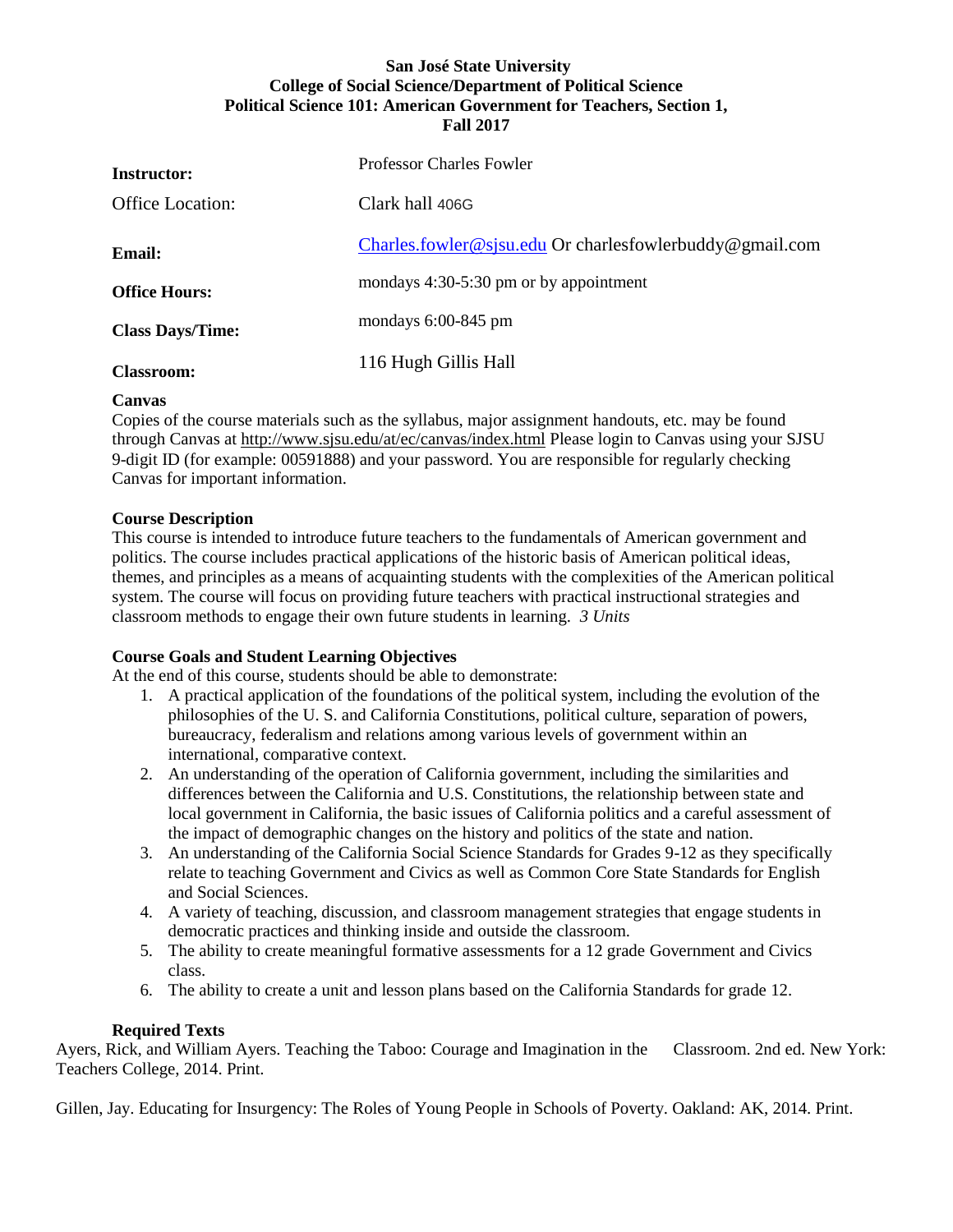"History-Social Science Content Standards for California Public Schools: Kindergarten Through Grade Twelve." California State Board of Education, October 1998. <http://www.cde.ca.gov/be/st/ss/documents/histsocscistnd.pdf>

"Common Core State Standards for English Language Arts & Literacy in History/Social Science, and Technical Subjects. Common Core State Standards Initiative. June 2010. [http://www.corestandards.org/assets/CCSSI\\_ELA%20Standards.pdf](http://www.corestandards.org/assets/CCSSI_ELA%20Standards.pdf)

# **Classroom Protocol**

Full and informed attendance and participation is expected of all students. Please arrive on-time to class, attend each class meeting, keep up with all the readings, pay close attention and take notes during lectures, and actively participate in class discussions, model lessons, and debriefs. Refrain from textmessaging, e-mailing, web-surfing, and instant messaging or reading non-course related material during class time. Please turn off your cell phone and put it away when you come to class and do not answer phone calls in class nor send, receive, or read messages in class. Also, please do not record, transmit, or broadcast the lectures in any way.

## **University Policies**

Per University Policy S16-9, university-wide policy information relevant to all courses, such as academic integrity, accommodations, etc. will be available on the Office of Graduate and Undergraduate Programs [Syllabus Information web page](http://www.sjsu.edu/gup/syllabusinfo/index.html) at [http://www.sjsu.edu/gup/syllabusinfo/index.html.](http://www.sjsu.edu/gup/syllabusinfo/index.html)

## **Workload and Credit Hour Requirements**

Success in this course is based on the expectation that students will spend, for each unit of credit, a minimum of 45 hours over the length of the course (normally 3 hours per unit per week with 1 of the hours used for lecture) for instruction or preparation/studying or course related activities including but not limited to internships, labs, clinical practica. Other course structures will have equivalent workload expectations as described in the syllabus.

## **Dropping and Adding**

Students are responsible for understanding the policies and procedures about add/drop, grade forgiveness, etc. Refer to the current semester's [Catalog Policies](http://info.sjsu.edu/static/catalog/policies.html) section at

http://info.sjsu.edu/static/catalog/policies.html. Add/drop deadlines can be found on the current academic year calendars document on the [Academic Calendars webpage](http://www.sjsu.edu/provost/services/academic_calendars/) at

http://www.sjsu.edu/provost/services/academic\_calendars/. The [Late Drop Policy](http://www.sjsu.edu/aars/policies/latedrops/policy/) is available at http://www.sjsu.edu/aars/policies/latedrops/policy/**.** Students should be aware of the current deadlines and penalties for dropping classes. Information about the latest changes and news is available at the [Advising](http://www.sjsu.edu/advising/)  [Hub](http://www.sjsu.edu/advising/) at http://www.sjsu.edu/advising/.

## **Assignments and Grading Policy**

Your grade in this course will be based on a series of assignments, participation in class lessons and a active support and feedback given to fellow classmates. You must attend each class session in order to get full credit for participation in the interactive lessons and there is **NO MAKE-UP** or alternate assignment for this portion of the course grade. All assignments are to be turned in at the beginning of class on the due date. Please note that **I DO NOT ACCEPT ANY LATE ASSIGNMENTS** except in cases of documented illness or other documented emergency. When possible, you must notify me before the due date if you have an emergency situation. *Please note: the assignment specifics and due dates in this syllabus are subject to change as necessary.*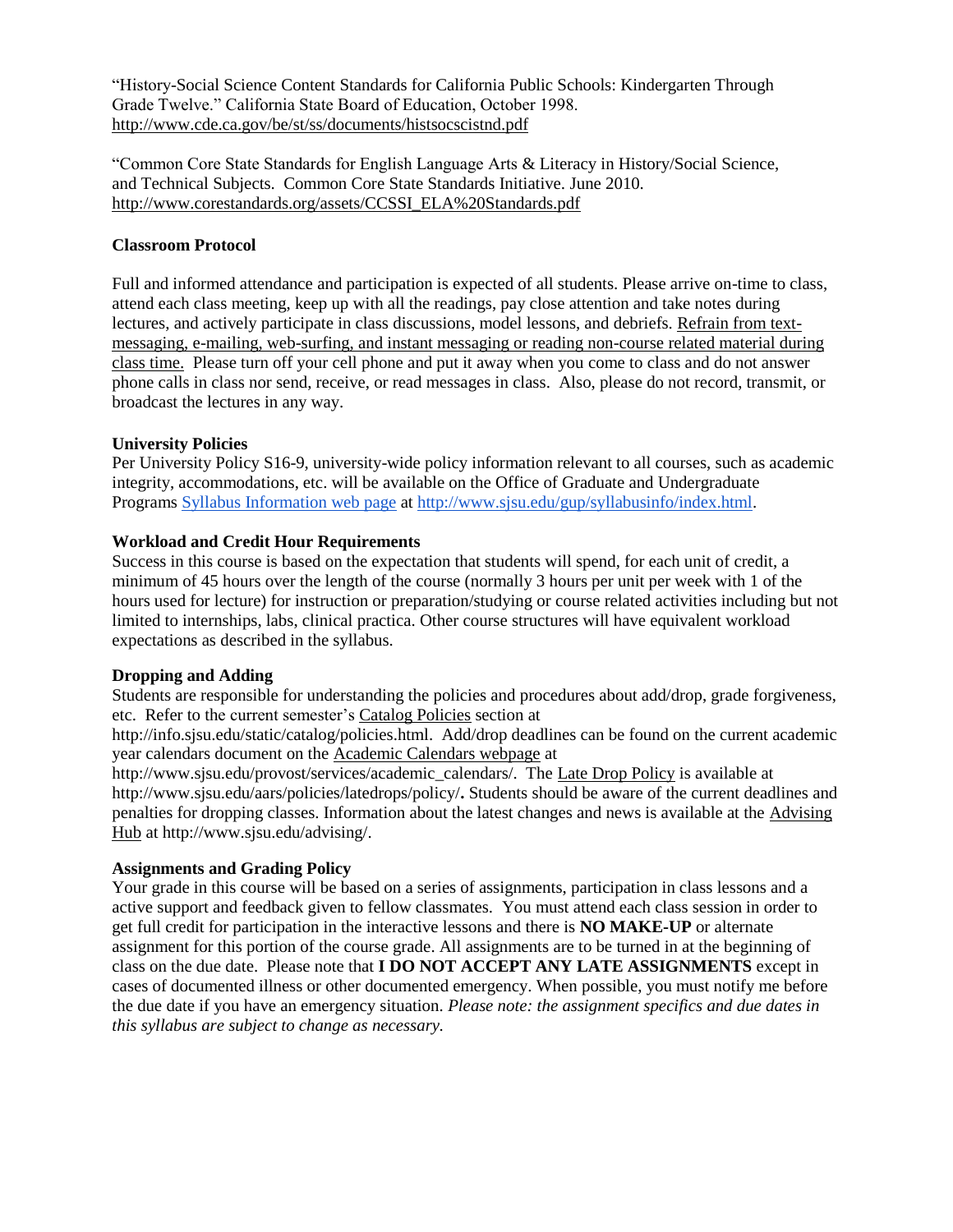| <b>Assignment 1: Building Classroom Democracy</b>                | 100 pts (Presentation and Paper)                                                |  |  |
|------------------------------------------------------------------|---------------------------------------------------------------------------------|--|--|
| Assignment 2: Teaching for Taboo Dialogue                        | 100 pts (Group Presentation/handout)                                            |  |  |
| Assignment 3: Deconstructing a lesson plan                       | 100 pts (Individual Project)                                                    |  |  |
| Assignment 4: Teaching taboo Essay/inquiry                       | 100 pts (Paper)                                                                 |  |  |
| Assignment 5: Group unit plan                                    | 200 pts (Group presentation -4 Lesson Plans)                                    |  |  |
| Assignment 6: Educating for Insurgency Synthesis 200 pts (Paper) |                                                                                 |  |  |
| Peer Evaluations                                                 | $200$ pts                                                                       |  |  |
| $\bullet$                                                        | Evaluation for each presenter in class for assignments 1,2 and 5 are mandatory. |  |  |
|                                                                  | Evaluation forms will be provided during days of presentation by instructor     |  |  |

| <b>Total</b>       |          | 1000 pts |       |      |        |
|--------------------|----------|----------|-------|------|--------|
| Grading Scale (%): |          |          |       |      |        |
| Α                  | $93-100$ | B-       | 80-82 | $D+$ | 67-69  |
| A-                 | 90-92    | $C+$     | 77-79 | Ð    | 63-66  |
| $B+$               | 87-89    | C        | 73-76 | D-   | 60-62  |
| B                  | 83-86    | C-       | 70-72 | F    | $0-59$ |

#### **University Policies**

#### **Academic integrity**

Your commitment as a student to learning is evidenced by your enrollment at San Jose State University. The [University's Academic Integrity policy S07-2,](http://www.sjsu.edu/senate/S07-2.htm) located at http://www.sjsu.edu/senate/S07-2.htm, requires you to be honest in all your academic course work. Faculty members are required to report all infractions to the office of Student Conduct and Ethical Development. The [Student Conduct and Ethical](http://www.sjsu.edu/studentconduct/)  [Development website](http://www.sjsu.edu/studentconduct/) is available at http://www.sjsu.edu/studentconduct/.

Instances of academic dishonesty will not be tolerated. Cheating on exams or plagiarism (presenting the work of another as your own, or the use of another person's ideas without giving proper credit) will result in a failing grade and sanctions by the University. For this class, all assignments are to be completed by the individual student unless otherwise specified. If you would like to include your assignment or any material you have submitted, or plan to submit for another class, please note that SJSU's Academic Integrity Policy S07-2 requires approval of instructors.

# **Campus Policy in Compliance with the American Disabilities Act**

If you need course adaptations or accommodations because of a disability, or if you need to make special arrangements in case the building must be evacuated, please make an appointment with me as soon as possible, or see me during office hours. [Presidential Directive 97-03](http://www.sjsu.edu/president/docs/directives/PD_1997-03.pdf) at

http://www.sjsu.edu/president/docs/directives/PD\_1997-03.pdf requires that students with disabilities requesting accommodations must register with the [Disability Resource Center](http://www.drc.sjsu.edu/) (DRC) at http://www.drc.sjsu.edu/ to establish a record of their disability.